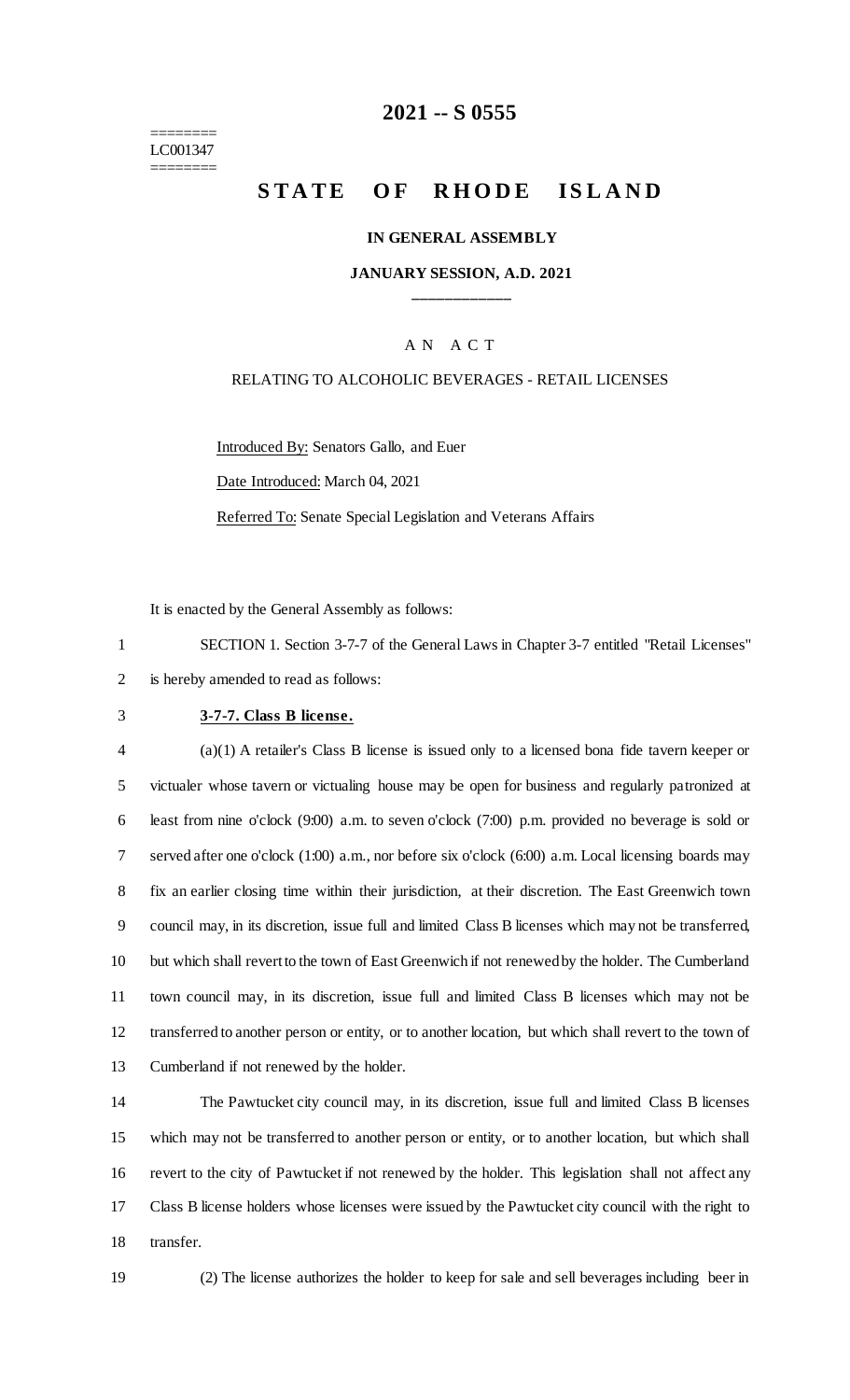cans, at retail at the place described and to deliver them for consumption on the premises or place where sold, but only at tables or a lunch bar where food is served. It also authorizes the charging of a cover, minimum, or door charge. The amount of the cover, or minimum, or door charge is posted at the entrance of the establishments in a prominent place.

 (i) A holder of a Class B license will be permitted to sell, with take-out food orders, up to two (2) bottles of wine, one hundred forty-four (144) ounces of beer or mixed beverages in original factory sealed containers, and one hundred forty-four (144) ounces of draft beer or seventy-two (72) ounces of mixed beverages containing not more than nine (9) ounces of distilled spirits in growlers, bottles or other containers sealed in such a way as to prevent re-opening without obvious evidence that the seal was removed or broken, provided such sales shall be made in accordance with § 1.4.10 of the Department of Business Regulation (DBR) Liquor Control Administration Regulations, 230-RICR-30-10-1, and any other DBR regulations.

 (3) Holders of licenses are not permitted to hold dances within the licensed premises, unless proper permits have been properly obtained from the local licensing authorities.

 (4) Any holder of a Class B license may, upon the approval of the local licensing board and for the additional payment of two hundred dollars (\$200) to five hundred dollars (\$500), open for business at twelve o'clock (12:00) p.m. and on Fridays and Saturdays and the night before legal state holidays may close at two o'clock (2:00) a.m. All requests for a two o'clock (2:00) a.m. license shall be advertised by the local licensing board in a newspaper having a circulation in the county where the establishment applying for the license is located.

 (5) A holder of a retailer's Class B license is allowed to erect signs advertising his or her business and products sold on the premises, including neon signs, and is allowed to light those signs during all lawful business hours, including Sundays and holidays.

 (6) Notwithstanding the provisions of subsection (a) and/or § 3-7-16.4, a holder of a retail class B and/or class ED license may apply to the municipality in which such licensee is located for a permit to conduct a so-called "Lock-In Event", under the following conditions:

 (i) A "Lock-In Event" is defined as an event where a specified group of individuals are permitted to remain in a licensed premises after closing hours including, but not limited to, the hours of 1:00 a.m. to 6:00 a.m.

 (ii) A Lock-In Event must have the approval of the municipal licensing authority pursuant to a permit issued for each such event, subject to such conditions as such may attach to the permit. The fee for the permit shall be not less than fifty dollars (\$50.00) nor more than one hundred dollars (\$100). The granting or denial of a Lock-In Event permit shall be in the sole discretion of the municipal licensing authority and there shall be no appeal from the denial of such a permit.

#### LC001347 - Page 2 of 5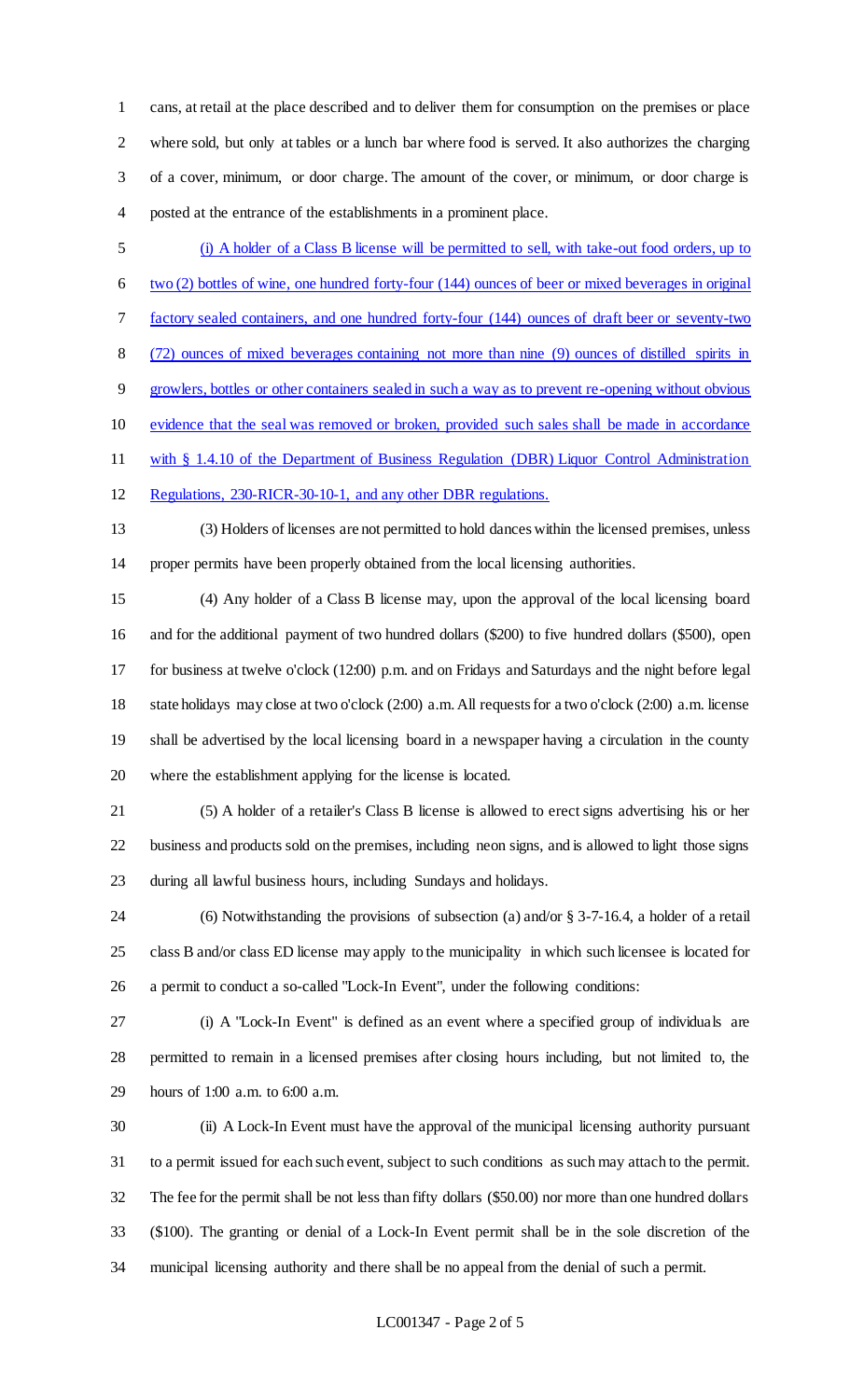(iii) During the entire period of any Lock-In Event, all alcoholic beverages must be secured in place or removed from the public portion of the premises and secured to the satisfaction of the municipality issuing the Lock-In Event permit.

 (iv) During the Lock-In Event, the establishment shall be exclusively occupied by the Lock-In Event participants and no other patrons shall be admitted to the premises who are not participants. It shall be a condition of the permit that participants shall not be admitted more than thirty (30) minutes after the permitted start time of the Lock-In Event, except in the event of unforeseen travel delays, nor permitted to re-enter the event if they leave the licensed premises.

(v) As part of the Lock-In Event, food shall be served.

 (vi) The municipal licensing authority may, in its sole discretion, require the presence of a police detail, for some or all of the event, and the number of officers required, if any, shall be determined by the municipality as part of the process of issuing the Lock-In Event permit. The licensee shall be solely responsible for the cost of any such required police detail.

 (b) The annual license fee for a tavern keeper shall be four hundred dollars (\$400) to two thousand dollars (\$2,000), and for a victualer the license fee shall be four hundred dollars (\$400) to two thousand dollars (\$2,000). In towns with a population of less than two thousand five hundred (2,500) inhabitants, as determined by the last census taken under the authority of the United States or the state, the fee for each retailer's Class B license shall be determined by the town council, but shall in no case be less than three hundred dollars (\$300) annually. If the applicant requests it in his or her application, any retailer's Class B license may be issued limiting the sale of beverages on the licensed premises to malt and vinous beverages containing not more than twenty percent (20%) alcohol by volume, and the fee for that limited Class B license shall be two hundred dollars (\$200) to one thousand five hundred dollars (\$1,500) annually. The fee for any Class B license shall in each case be prorated to the year ending December 1 in every calendar year.

 (1) Upon the approval and designation of a district or districts within its city or town by the local licensing board, the local licensing board may issue to any holder of a Class B license or a Class ED license, an extended hours permit to extend closing hours on Thursdays, Fridays and Saturdays, the night before a legal state holiday or such other days as determined by the local board, for one hour past such license holder's legal closing time as established by the license holder's license or licenses including, but not limited to, those issued pursuant to subdivision (4) hereof. The extended hours permit shall not permit the sale of alcohol during the extended one-hour period and shall prohibit the admittance of new patrons in the establishment during the extended one-hour period. The designation of such district(s) shall be for a duration of not less than six (6) months. Prior to designating any such district, the local licensing authority shall hold a hearing on the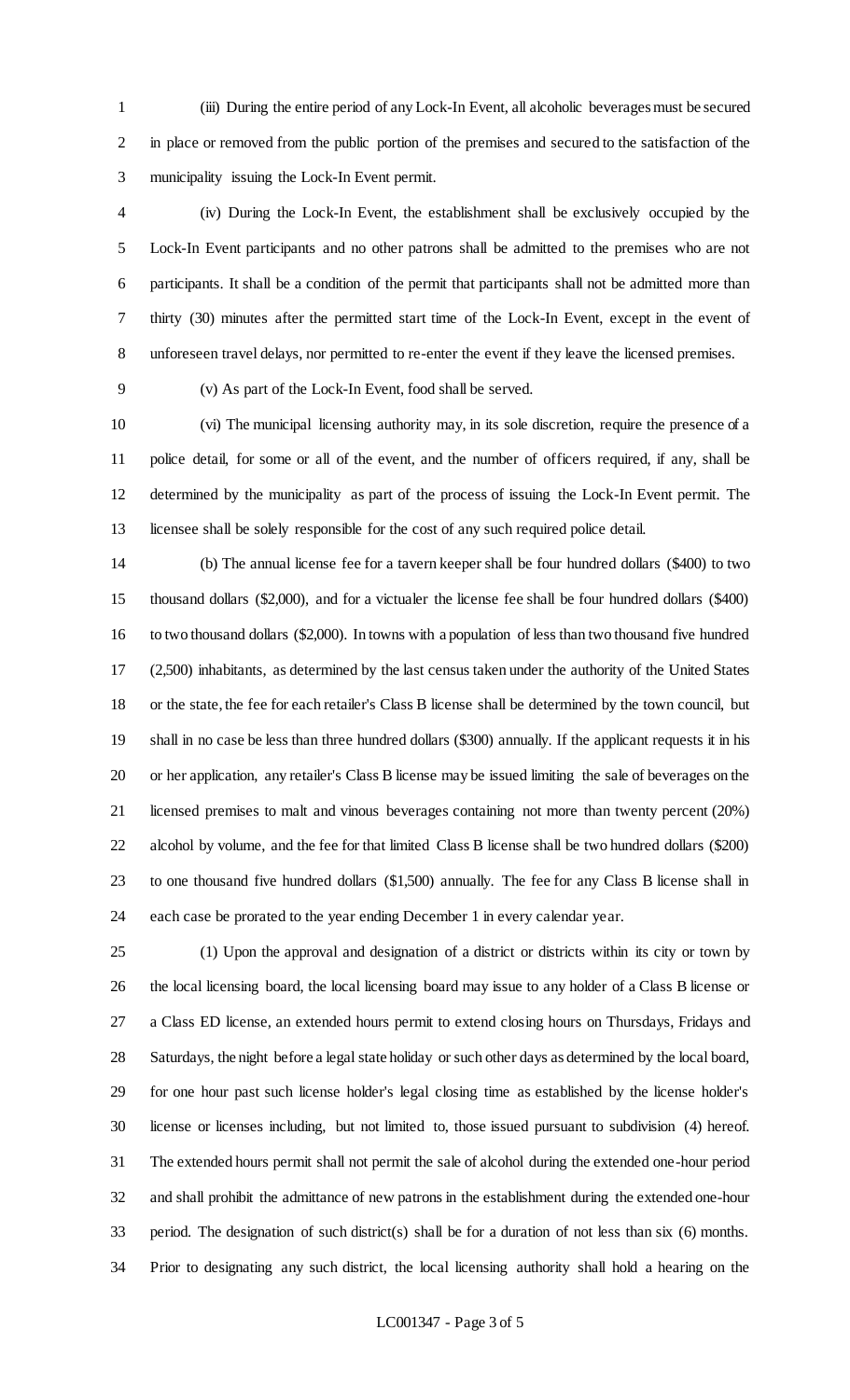proposed designation. The proposed designation shall include the boundaries of the proposed district, the applicable days for the extended hours, and the duration of the designation and the conditions imposed. The proposed designation shall be advertised at least once per week for three (3) weeks prior to the hearing in a newspaper in general circulation in the city or town. The city or town will establish an application process for an extended hours permit for such license holder and may adopt rules and regulations to administer the permit. SECTION 2. This act shall take effect upon passage and shall sunset on December 31,

2022.

======== LC001347 ========